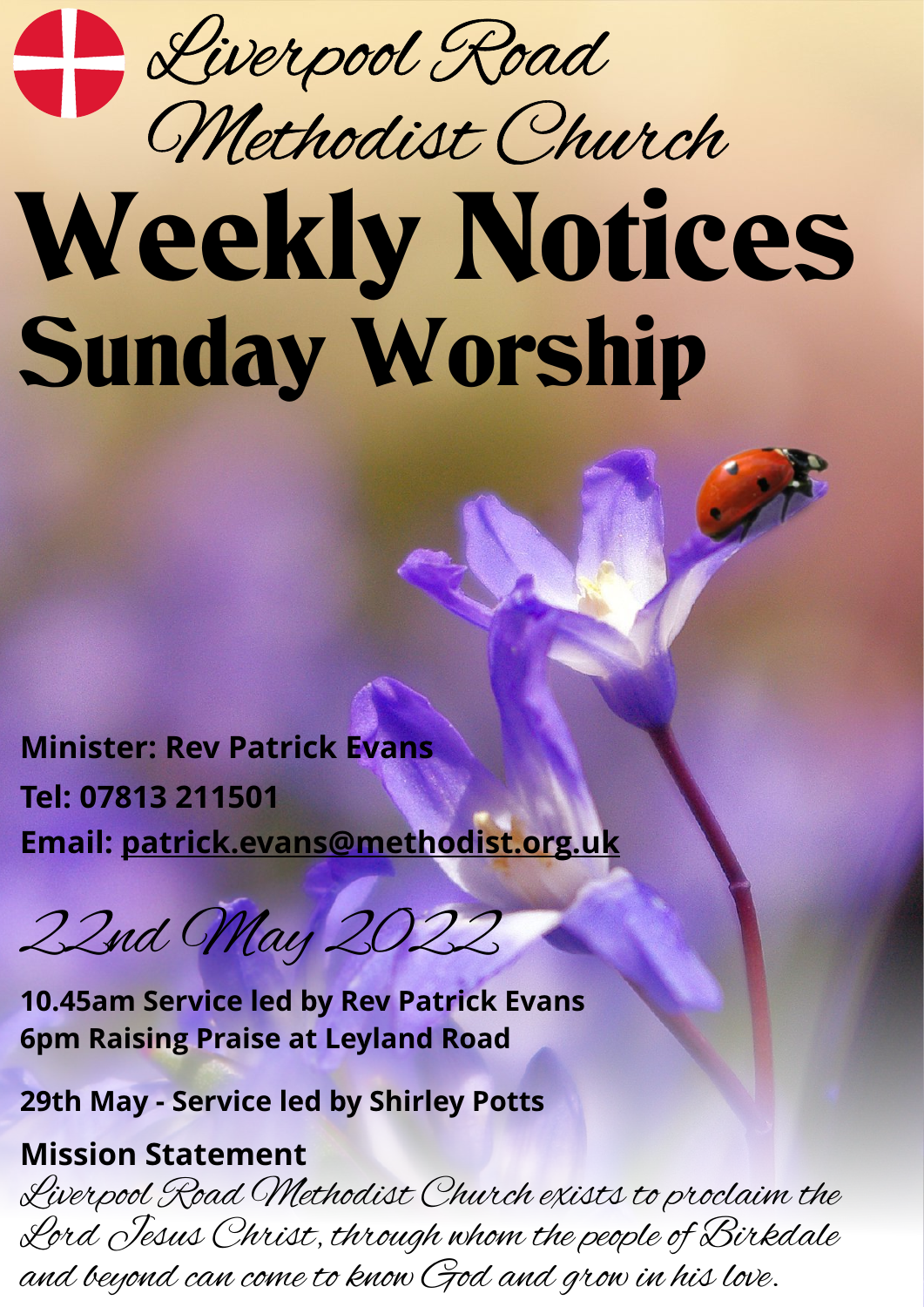## Lectionary Readings 22nd May 2022

## **Acts 16.9-15; Psalm 67; Revelation 21.10,21.22-22.5; John 5.1-9**

Prayer

God of mercy, as we rejoice in the resurrection of your Son, the Bread of Life, feed us with your plenty and increase in us compassion for the hungry; through Jesus Christ our Lord, who is alive and reigns with you, in the unity of the Holy Spirit, one God, now and for ever. Amen.



Bible Study

Bible study Mondays 7pm in the New room.





Iona service Thursdays 9.15am. All welcome.



If you have any items you want including in the notices please let Lucy Lloyd know on 01704 536648 or lucy@southportmethodist.org.uk.

Birkdale Prayer Meeting

The next Birkdale Churches Prayer morning will be held on Monday 13th June at St Johns Church, Birkdale starting at 10am.



AGM

A reminder that our Annual General Meeting will be held in the hall after the morning service on this Sunday 22nd May. For this year, we would ask that you bring your own packed lunch (rather than items for a faith lunch indicated on a previous notice) and tea/coffee will be provided. We will aim to start at 12.30pm. This meeting will provide an opportunity to get an update on our Way Forward and consultations to date.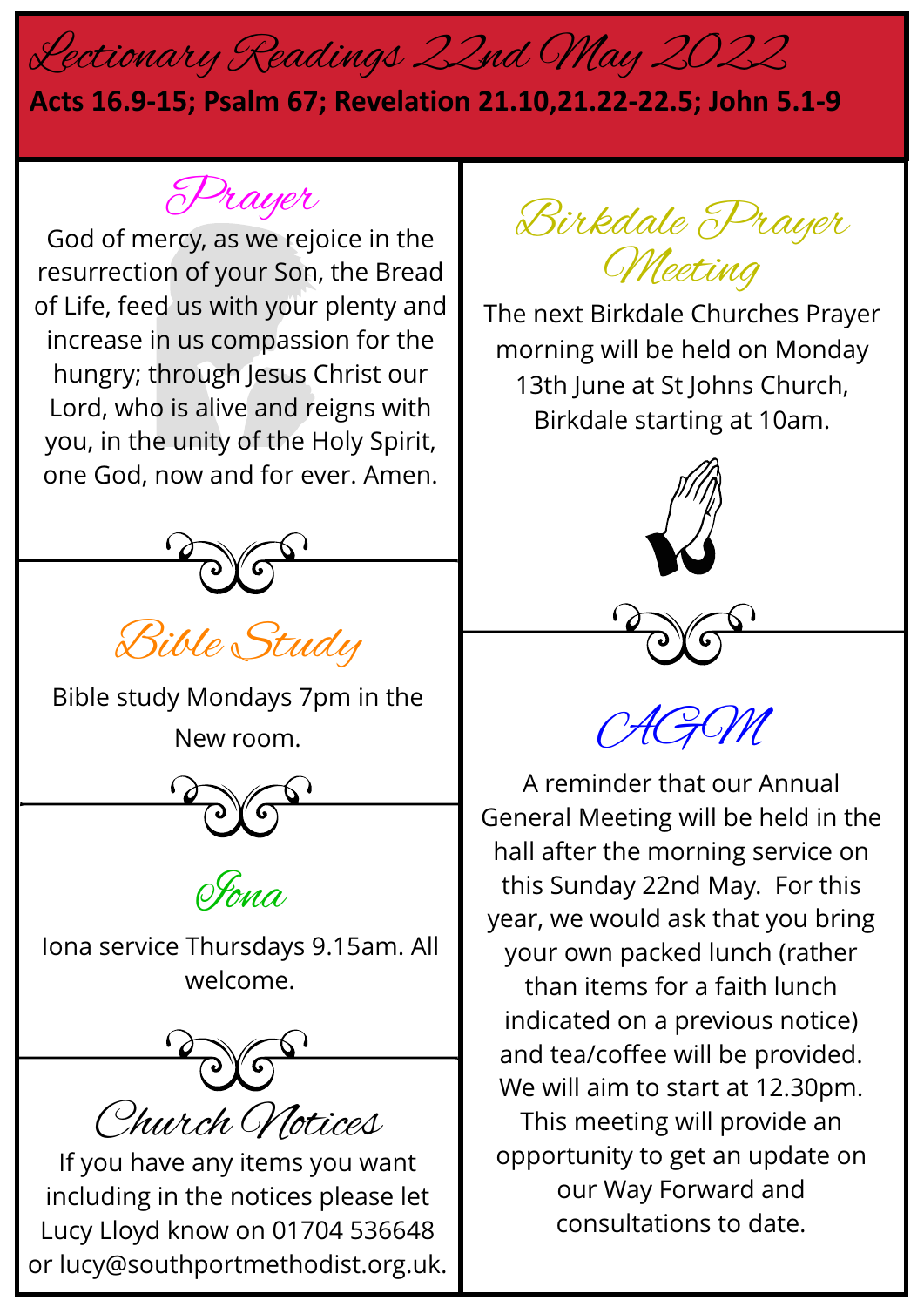Food Pantry

Thank you so much for your continuing support to supply goods for the food pantry. In short supply at the moment are: Nappies size 6, Long life whole milk, sugar, tinned meats, washing powder/pods and wrapped biscuits.

Ascension Day

There will be an outside service for Ascension Day at Leyland Road on Thursday 26th May at 2pm on the church lawn. All Welcome.

Set up for Jubilee Day

Offers of help to set up stations for Jubilee Day will be gratefully received.

On Thursday 2nd June pop along between 10am and 1pm or between 2pm and 4pm.

Also would you kindly donate six packs ( or larger packs ) of crisps / quavers / wotsits for the childrens picnic bags .

Thank you in anticipation,

Sally